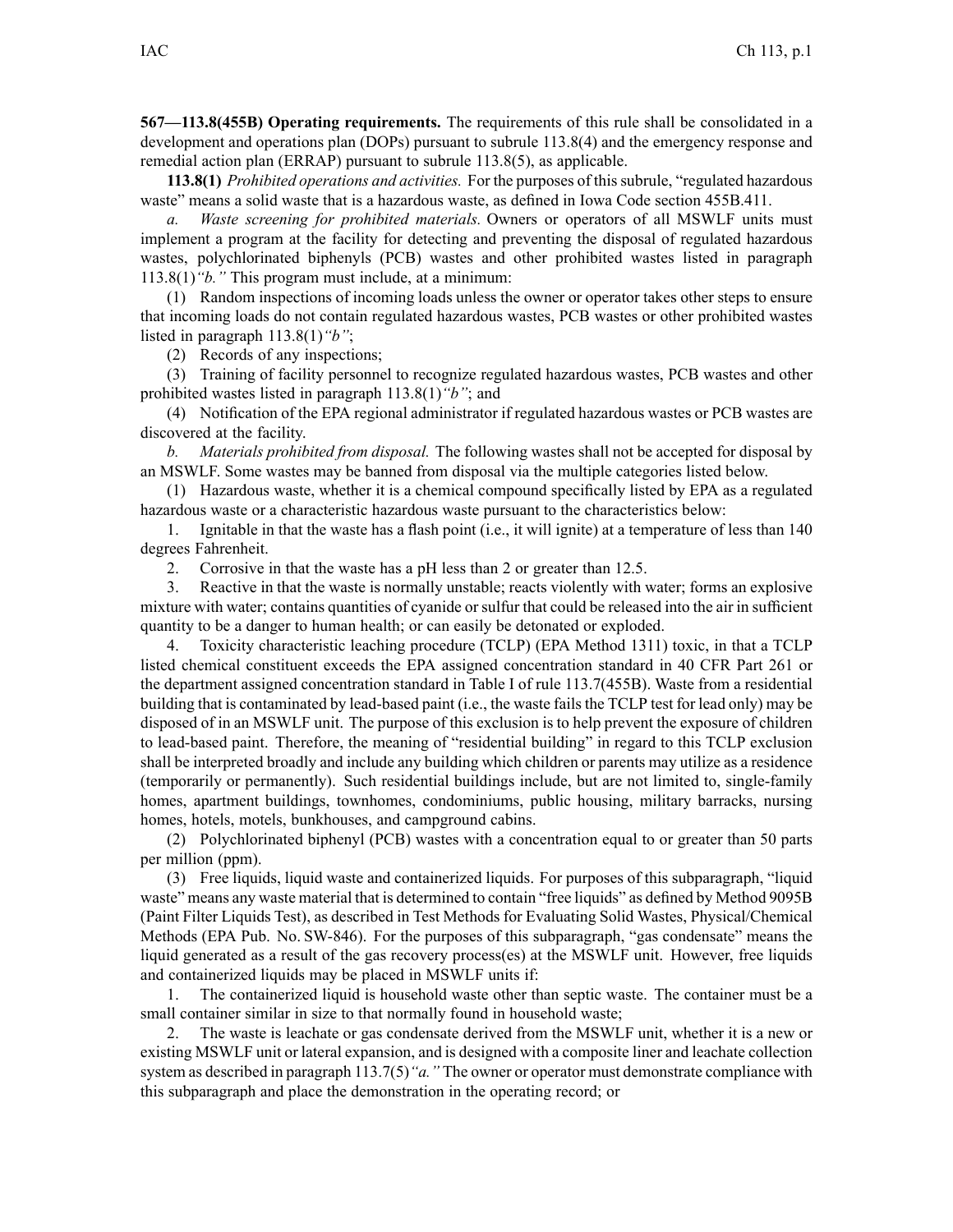3. The MSWLF unit is <sup>a</sup> research, development and demonstration (RD&D) project in which the department has authorized the addition of liquids and meets the applicable requirements of subrule 113.4(10).

(4) Septage, which is the raw material, liquids and pumpings from <sup>a</sup> septic system, unless treated pursuan<sup>t</sup> to 567—Chapter 68.

(5) Appliances as defined pursuan<sup>t</sup> to 567—Chapter 118, unless there is documentation that the appliance has been demanufactured pursuan<sup>t</sup> to 567—Chapter 118.

(6) Radioactive waste, excluding luminous timepieces and other items using very small amounts of tritium.

(7) Infectious waste, unless managed and disposed of pursuan<sup>t</sup> to 567—Chapter 109.

(8) Hot loads, meaning solid waste that is smoking, smoldering, emitting flames or hot gases, or otherwise indicating that the solid waste is in the process of combustion or close to igniting. Ash that has not been fully quenched or cooled is considered <sup>a</sup> hot load. Such wastes may be accepted at the gate, but shall be segregated and completely extinguished and cooled in <sup>a</sup> manner as safe and responsible as practical before disposal.

(9) Asbestos-containing material (ACM) waste with greater than 1 percen<sup>t</sup> asbestos, unless managed and disposed of pursuan<sup>t</sup> to 567—Chapter 109.

(10) Petroleum-contaminated soil, unless managed and remediated pursuan<sup>t</sup> to 567—Chapter 120.

(11) Grit and bar screenings, and grease skimmings, unless managed and disposed of pursuan<sup>t</sup> to 567—Chapter 109.

(12) Waste tires, unless each tire is processed into pieces no longer than 18 inches on any side. The department encourages the recycling of all waste tires, even if processed to disposal standards.

(13) Yard waste.

(14) Lead-acid batteries.

(15) Waste oil and materials containing free-flowing waste oil. Materials contaminated with waste oil may be disposed of if no free-flowing oil isretained in the material, and the material is not <sup>a</sup> hazardous waste.

(16) Baled solid waste, unless the waste is baled on site after the waste has been visually inspected for prohibited materials.

*c. Open burning and fire hazards.* No open burning of any type shall be allowed within the permitted boundary of an MSWLF facility. The fueling of vehicles and equipment, and any other activity that may produce sparks or flame, shall be conducted at least 50 feet away from the working face.

*d. Scavenging and salvaging.* Scavenging shall not be allowed at the MSWLF facility. However, salvaging by MSWLF operators may be allowed.

*e. Animal feeding and grazing.* Feeding animals MSW shall not be allowed at an MSWLF facility. The grazing of domestic animals on fully vegetated areas of the MSWLF facility not used for disposal, including closed MSWLF units, may be allowed by the department so long as the animals do not cause damage or interfere with operations, inspections, environmental monitoring and other required activities. Large, hoofed animals (including but not limited to buffalo, cattle, llamas, pigs, and horses) shall not be allowed on closed MSWLF units.

**113.8(2)** *Disposal operations and activities.* All MSWLFs shall comply with the following requirements.

*a. Survey controls and monuments.* Survey controls and monuments shall be maintained as follows.

(1) The property boundary, the permitted boundary and the boundaries of all MSWLF units shall be surveyed and marked by <sup>a</sup> professional land surveyor at least once prior to closure.

(2) Prior to waste placement, all new MSWLF unit boundaries shall be surveyed and marked by <sup>a</sup> professional engineer.

(3) Survey monuments shall be established to check vertical elevations and the progression of fill sequencing. The survey monuments shall be established and maintained by <sup>a</sup> professional land surveyor.

(4) All survey stakes and monuments shall be clearly marked.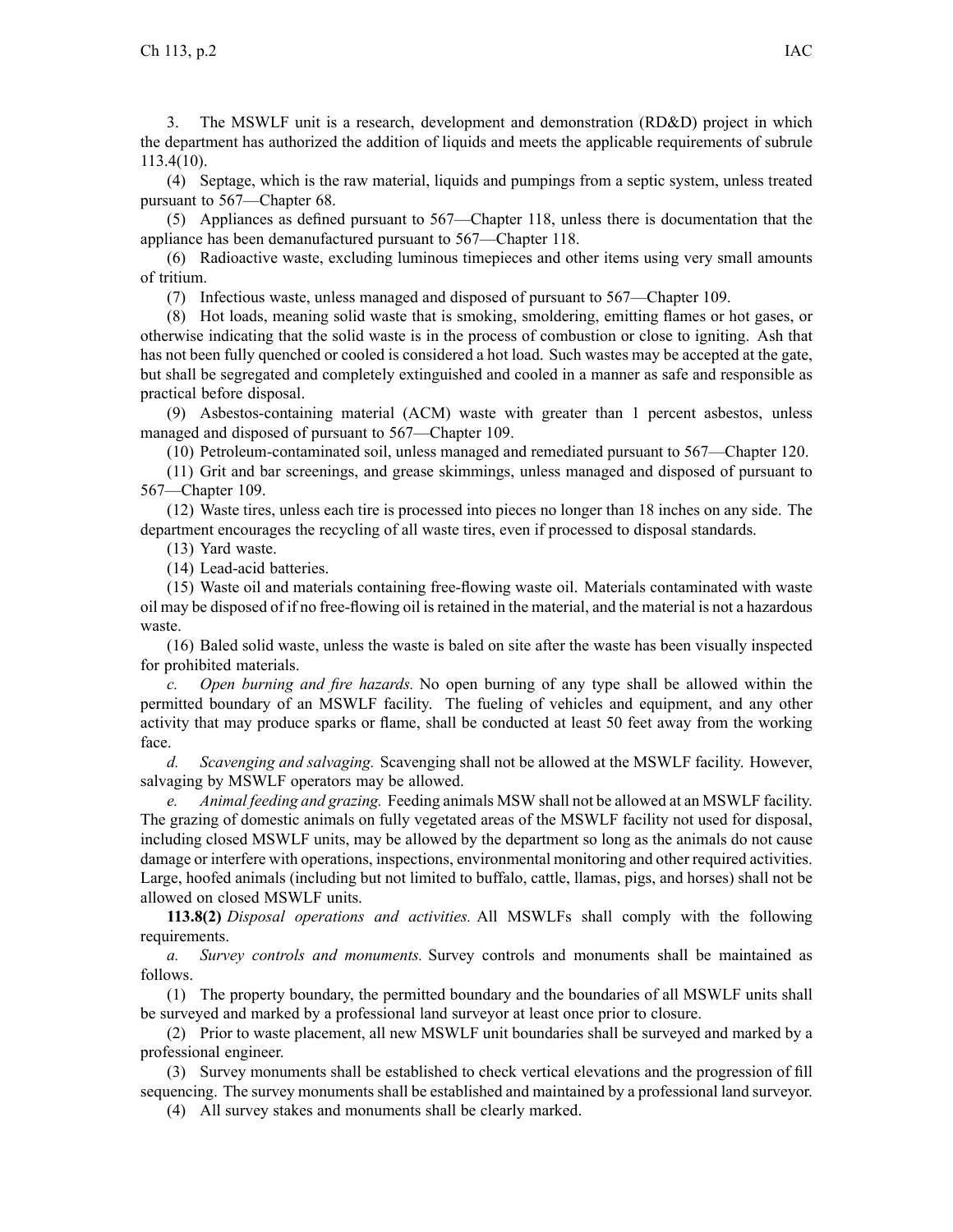(5) A professional engineer shall biennially inspect all survey monuments and replace missing or damaged survey monuments.

*b. First lift.* The first lift and initial placement of MSW over <sup>a</sup> new MSWLF unit liner and leachate collection system shall comply with the following requirements.

(1) Waste shall not be placed in the new MSWLF unit until the QC&A officer has submitted <sup>a</sup> signed and sealed final repor<sup>t</sup> to the department pursuan<sup>t</sup> to paragraph 113.7(6)*"d"* and that repor<sup>t</sup> has been approved by the department.

(2) Construction and earth-moving equipment shall not operate directly on the liner and leachate managemen<sup>t</sup> system. Waste disposal operations shall begin at the edge of the new MSWLF unit by pushing MSW out over the liner and leachate collection system. Compactors and other similarly heavy equipment shall not operate directly on the leachate collection system until <sup>a</sup> minimum of 4 feet of waste has been mounded over the top of the leachate collection system.

(3) Construction and demolition debris and materials clearly capable of spearing through the leachate collection system and liner shall not be placed in the first 4 feet of waste over the top of the leachate collection system. The first 4 feet of waste shall consist of select waste that is unlikely to damage the liner and performance of the leachate collection system.

(4) The owner or operator must place documentation in the operating record and submit <sup>a</sup> copy to the department that adequate cover material was placed over the top of the leachate collection system in the MSWLF unit or that freeze/thaw effects had no adverse impact on the compacted clay componen<sup>t</sup> of the liner.

*c. Fill sequencing.* The rate and phasing of disposal operations shall comply with the following requirements.

(1) The fill sequencing shall be planned and conducted in <sup>a</sup> manner and at <sup>a</sup> rate that do not cause <sup>a</sup> slope failure, lead to extreme differential settlement, or damage the liner and leachate collection system.

(2) The fill sequencing shall be planned and conducted in <sup>a</sup> manner compliant with the run-on and runoff requirements of subrule 113.7(8) and surface water requirements of rule 113.10(455B).

*d. Working face.* The working face shall comply with the following requirements.

(1) The working face shall be no larger than necessary to accommodate the rate of disposal in <sup>a</sup> safe and efficient manner.

(2) The working face shall not be so steep as to cause heavy equipment and solid waste collection vehicles to roll over or otherwise lose control.

(3) Litter control devices of sufficient size to help preven<sup>t</sup> blowing litter shall be utilized at the working face. The operation of the working face shall attempt to minimize blowing litter.

(4) The operation of the working face shall preven<sup>t</sup> the harborage of vectors and attempt to minimize the attraction of vectors.

(5) Employees at the working face shall be trained to visually recognize universal symbols, markings and indications of prohibited wastes pursuan<sup>t</sup> to paragraph 113.8(1)*"b."*

*e. Special wastes.* Special wastes shall be managed and disposed of pursuan<sup>t</sup> to 567—Chapter 109.

*f. Cover material and alternative cover material.* Pursuant to 567—Chapter 108, alternative cover material of an alternative thickness (e.g., tarps, spray covers) may be authorized if the owner or operator demonstrates to the approval of the department that the alternative material and thickness control vectors, fires, odors, blowing litter, and scavenging without presenting <sup>a</sup> threat to human health and the environment. Cover material or alternative cover material shall be available for use during all seasons in all types of weather. Cover material and alternative cover material shall be utilized as follows unless otherwise approved by the department pursuan<sup>t</sup> to 567—Chapter 108:

(1) Daily cover. Six inches of cover material or an approved depth or application of alternative cover material shall be placed and maintained over waste in the active portion at the end of each operating day, or at more frequent intervals if necessary, to control vectors, fires, odors, blowing litter, and scavenging.

(2) Intermediate cover. At least 1 foot of compacted cover material or an approved depth or application of alternative cover material shall be placed and maintained over waste in the active portion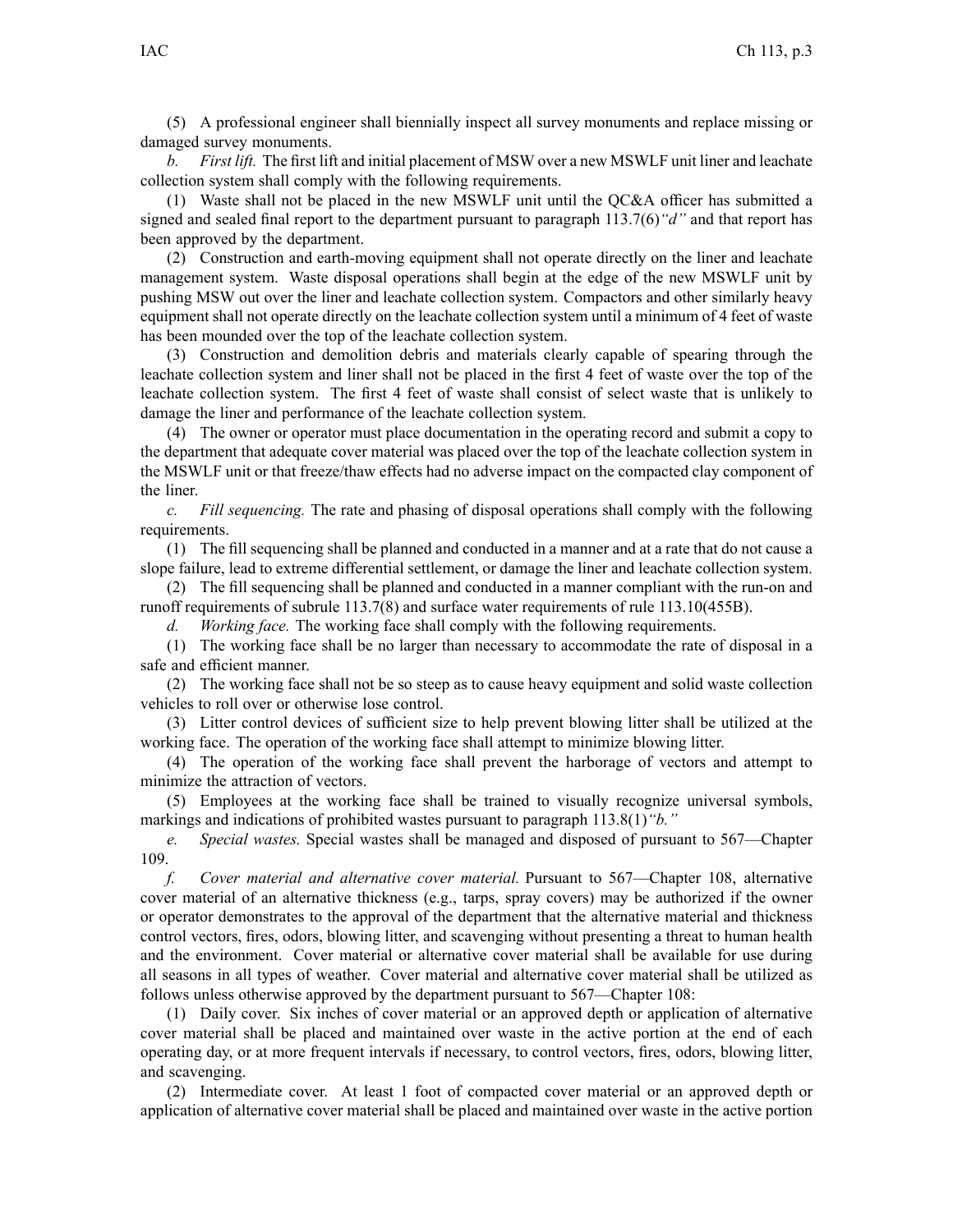that has not or will not receive more waste for at least 30 days. At least 2 feet of compacted cover material or alternative cover material shall be placed and maintained over waste in the active portion that has not or will not receive waste for at least 180 days. Such active portions shall be graded to manage run-on and runoff pursuan<sup>t</sup> to subrule 113.7(8). Such active portions shall be seeded if they will not receive waste for <sup>a</sup> full growing season.

(3) Scarification of cover. To help preven<sup>t</sup> leachate seeps by aiding the downward flow of leachate, cover material or alternative cover material, which prevents the downward flow of leachate and is at least 5 feet from the outer edge of the MSWLF unit, shall be scarified prior to use of that area as <sup>a</sup> working face. Cover material or alternative cover material that does not impede the downward flow of leachate, as approved by the department, does not require scarification. Scarification may be as simple as the spearing or breaking up of <sup>a</sup> small area of the cover. Areas of intermediate cover may require removal of some of the cover material or alternative cover material to aid the downward flow of leachate.

(4) Final cover. Final cover over an MSWLF unit that is to be closed shall be constructed and maintained according to the closure and postclosure requirements of rules 113.12(455B) and 113.13(455B).

*g. Leachate seeps.* Leachate seepsshall be contained and plugged upon being identified. Leachate seeps shall not be allowed to reach waters of the state. Soils outside of the MSWLF unit that are contaminated by <sup>a</sup> leachate seep shall be excavated and then disposed of within the MSWLF unit. Such soils may be used for daily cover material.

*h. Leachate recirculation.* The department must approve an MSWLF unit for leachate recirculation. The primary goal of the leachate recirculation system is to help stabilize the waste in <sup>a</sup> more rapid, but controlled, manner. The leachate recirculation system shall not contaminate waters of the state, contribute to erosion, damage cover material, harm vegetation, or spray persons at the MSWLF facility. Leachate recirculation shall be limited to MSWLF units constructed with <sup>a</sup> composite liner.

*i. Differential settlement.* Areas of differential settlement sufficient to interfere with runoff and run-on shall be brought back up to the contours of the surrounding active portion. Differential settlement shall not be allowed to cause ponding of water on the active portion.

**113.8(3)** *Facility operations and activities.* All MSWLFs shall comply with the following requirements.

*a. Controlled access.* Owners or operators of all MSWLF units must control public access and preven<sup>t</sup> unauthorized vehicular traffic and illegal dumping of wastes by using artificial barriers, natural barriers, or both, as appropriate to protect human health and the environment.

*b. Scales and weights.* A scale certified by the Iowa department of agriculture and land stewardship shall weigh all solid waste collection vehicles and solid waste transport vehicles. The owner or operator shall maintain <sup>a</sup> record of the weight of waste disposed of.

*c. All-weather access to disposal.* A disposal area shall be accessible during all weather conditions.

*d. Salvaged and processed materials.* Salvaged and processed materials (e.g., scrap metal, compost, mulch, aggregate, tire chips) shall be managed and stored in an orderly manner that does not create <sup>a</sup> nuisance or encourage the attraction or harborage of vectors.

*e. Vector control.* Owners or operators must preven<sup>t</sup> or control the on-site populations of vectors using techniques appropriate for the protection of human health and the environment.

*f. Litter control.* The operator shall take steps to minimize the production of litter and the release of windblown litter off site of the facility. All windblown litter off site of the facility shall be collected daily unless prevented by unsafe working conditions. On-site litter shall be collected daily unless prevented by working conditions. A dated record of unsafe conditions that prevented litter collection activities shall be maintained by the facility.

*g. Dust.* The operator shall take steps to minimize the production of dust so that unsafe or nuisance conditions are prevented. Leachate shall not be used for dust control purposes.

*h. Mud.* The operator shall take steps to minimize the tracking of mud by vehicles exiting the facility so that slick or unsafe conditions are prevented.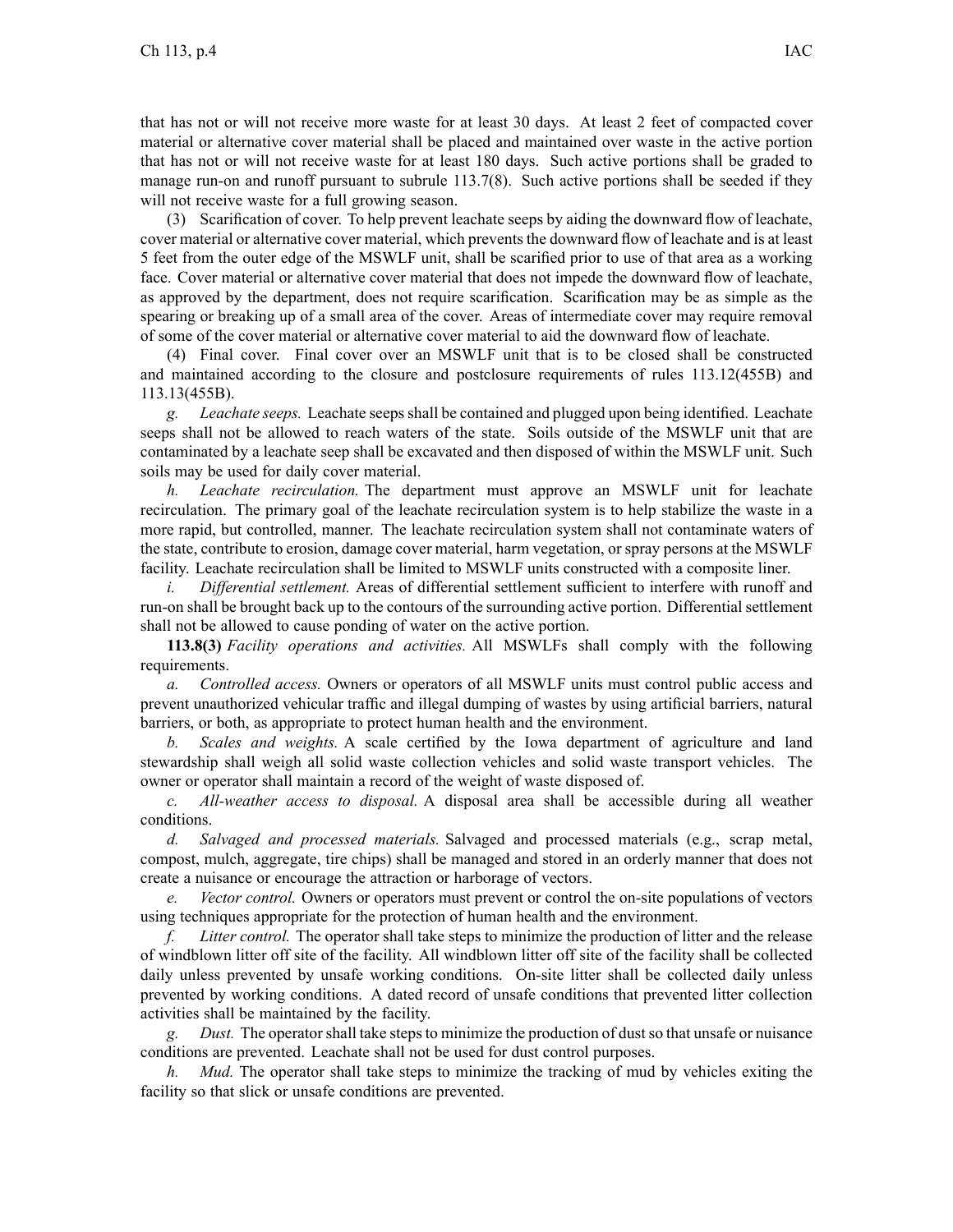*i. Leachate and wastewater treatment.* The leachate managemen<sup>t</sup> system shall be managed and maintained pursuan<sup>t</sup> to the requirements of paragraph 113.7(5)*"b."* Leachate collection pipes shall be cleaned and inspected as necessary, but not less than once every three years. Leachate and wastewater shall be treated as necessary to meet the pretreatment limits, if any, imposed by an agreemen<sup>t</sup> between the MSWLF and <sup>a</sup> publicly owned wastewater treatment works (POTW) or by the effluent discharge limits established by an NPDES permit. Documentation of the POTW agreemen<sup>t</sup> or NPDES permit must be submitted to the department. All leachate and wastewater treatment systems shall conform to department wastewater design standards.

*j. Financial assurance.* Financial assurance shall be maintained pursuan<sup>t</sup> to rule 113.14(455B).

**113.8(4)** *Development and operations plan (DOPs).* An MSWLF unit shall maintain <sup>a</sup> development and operations plan (DOPs). At <sup>a</sup> minimum, the DOPs shall detail how the facility will operate and how compliance with the requirements of rule 113.8(455B) will be maintained. The DOPs shall contain at least the following components.

*a.* A title page and table of contents.

*b.* Telephone number of the official responsible for the operation of the facility and an emergency contact person if different.

*c.* Service area of the facility and political jurisdictions included in that area.

*d.* Days and hours of operation of the facility.

*e.* Details of how the site will comply with the prohibited operations and activity requirements of subrule 113.8(1) and any related permit conditions.

*f.* Details of how the site will comply with the disposal operation and activity requirements of subrule 113.8(2) and any related permit conditions.

*g.* Details of how the site will comply with the facility operations and activity requirements of subrule 113.8(3), any related permit conditions, and any leachate and wastewater treatment requirements.

**113.8(5)** *Emergency response and remedial action plan (ERRAP).* All MSWLFs shall develop, submit to the department for approval, and maintain on site an ERRAP.

*a. ERRAP submittal requirements.* An updated ERRAP shall be submitted to the department with any permit modification or renewal reques<sup>t</sup> that incorporates facility changes that impact the ERRAP.

*b. Content.* The ERRAP is intended to be <sup>a</sup> quick reference during an emergency. The content of the ERRAP shall be concise and readily usable as <sup>a</sup> reference manual by facility managers and operators during emergency conditions. The ERRAP shall contain and address at least the following components, unless facility conditions render the specific issue as not applicable. To facilitate department review, the rationale for exclusion of any issues that are not applicable must be provided either in the body of the plan or as <sup>a</sup> supplement. Additional ERRAP requirements unique to the facility shall be addressed as applicable.

- (1) Facility information.
- 1. Permitted agency.
- 2. DNR permit number.
- 3. Responsible official and contact information.
- 4. Certified operator and contact information.
- 5. Facility description.
- 6. Site and environs map.
- (2) Regulatory requirements.
- 1. Iowa Code section 455B.306(6)*"d"* criteria citation.
- 2. Reference to provisions of the permit.
- (3) Emergency conditions, response activities and remedial action.
- 1. Failure of utilities.
- $\bullet$ Short-term (48 hours or less).
- $\bullet$ Long-term (over 48 hours).
- 2. Evacuation procedures during emergency conditions.
- 3. Weather-related events.
- ●Tornado and wind events.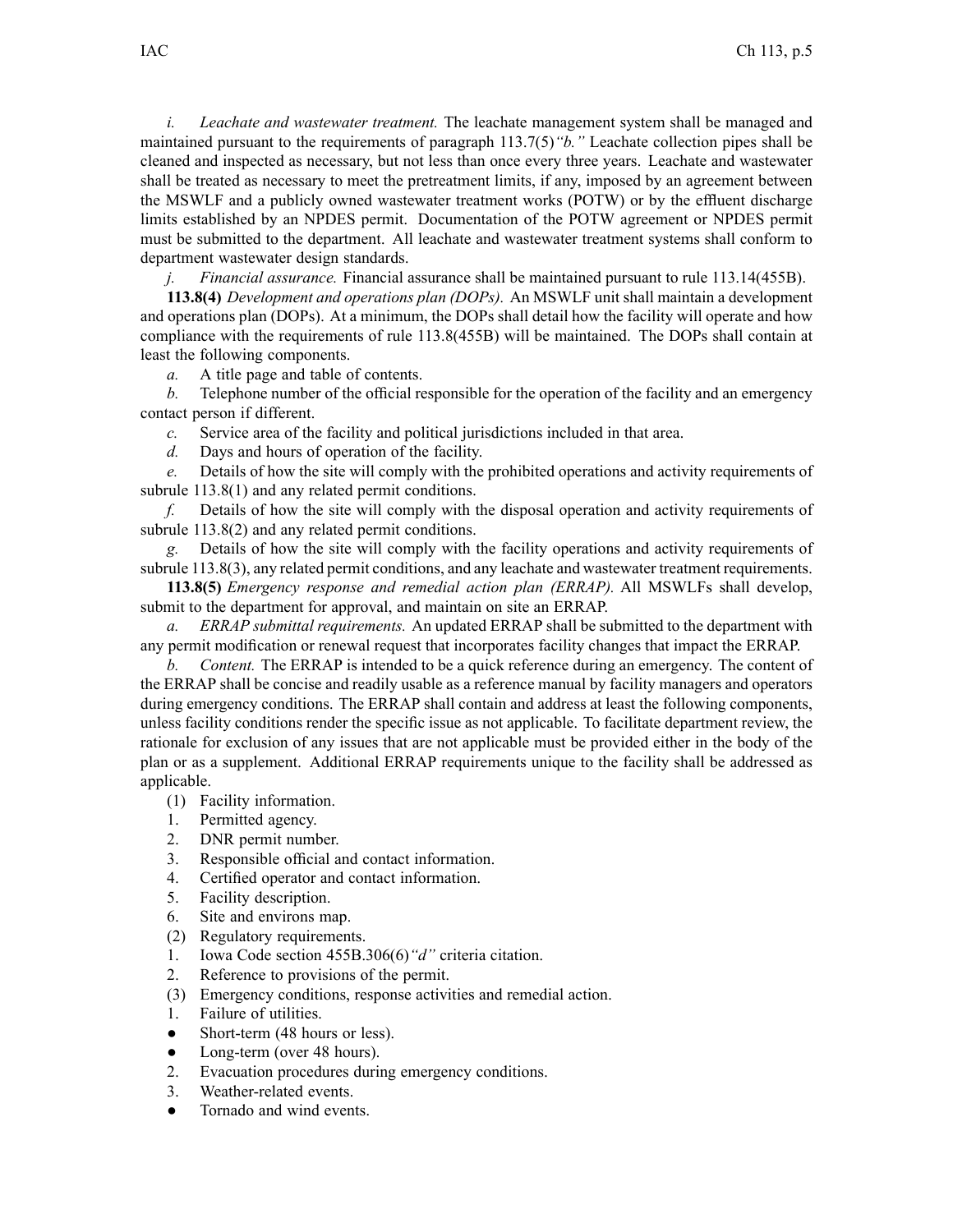- $\bullet$ Snow and ice.
- $\bullet$ Intense rainstorms, mud, and erosion.
- $\bullet$ Lightning strikes.
- $\bullet$ Flooding.
- $\bullet$ Event and postevent conditions.
- 4. Fire and explosions.
- $\bullet$ Waste materials.
- $\bullet$ Buildings and site.
- $\bullet$ Equipment.
- $\bullet$ Fuels.
- $\bullet$ Utilities.
- $\bullet$ Facilities.
- $\bullet$ Working area.
- ●Hot loads.
- $\bullet$ Waste gases.
- $\bullet$ Explosive devices.
- 5. Regulated waste spills and releases.
- ●Waste materials.
- $\bullet$ Leachate.
- $\bullet$ Waste gases.
- $\bullet$ Waste stockpiles and storage facilities.
- $\bullet$ Waste transport systems.
- ●Litter and airborne particulate.
- $\bullet$ Site drainage system.
- $\bullet$ Off-site releases.
- 6. Hazardous material spills and releases.
- $\bullet$ Load-check control points.
- $\bullet$ Mixed waste deliveries.
- ●Fuels.
- ●Waste gases.
- $\bullet$ Site drainage systems.
- $\bullet$ Off-site releases.
- 7. Mass movement of land and waste.
- $\bullet$ Earthquakes.
- $\bullet$ Slope failure.
- $\bullet$ Waste shifts.
- $\bullet$ Waste subsidence.
- 8. Emergency and release notification and reporting.
- $\bullet$ Federal agencies.
- $\bullet$ State agencies.
- $\bullet$ County and city agencies including emergency managemen<sup>t</sup> services.
- $\bullet$ News media.
- $\bullet$ Public and private facilities with special populations within five miles.
- $\bullet$ Reporting requirements and forms.
- 9. Emergency waste managemen<sup>t</sup> procedures.
- $\bullet$ Communications.
- $\bullet$ Temporary discontinuation of services—short-term and long-term.
- $\bullet$ Facilities access and rerouting.
- $\bullet$ Waste acceptance.
- $\bullet$ Wastes in process.
- 10. Primary emergency equipment inventory.
- ●Major equipment.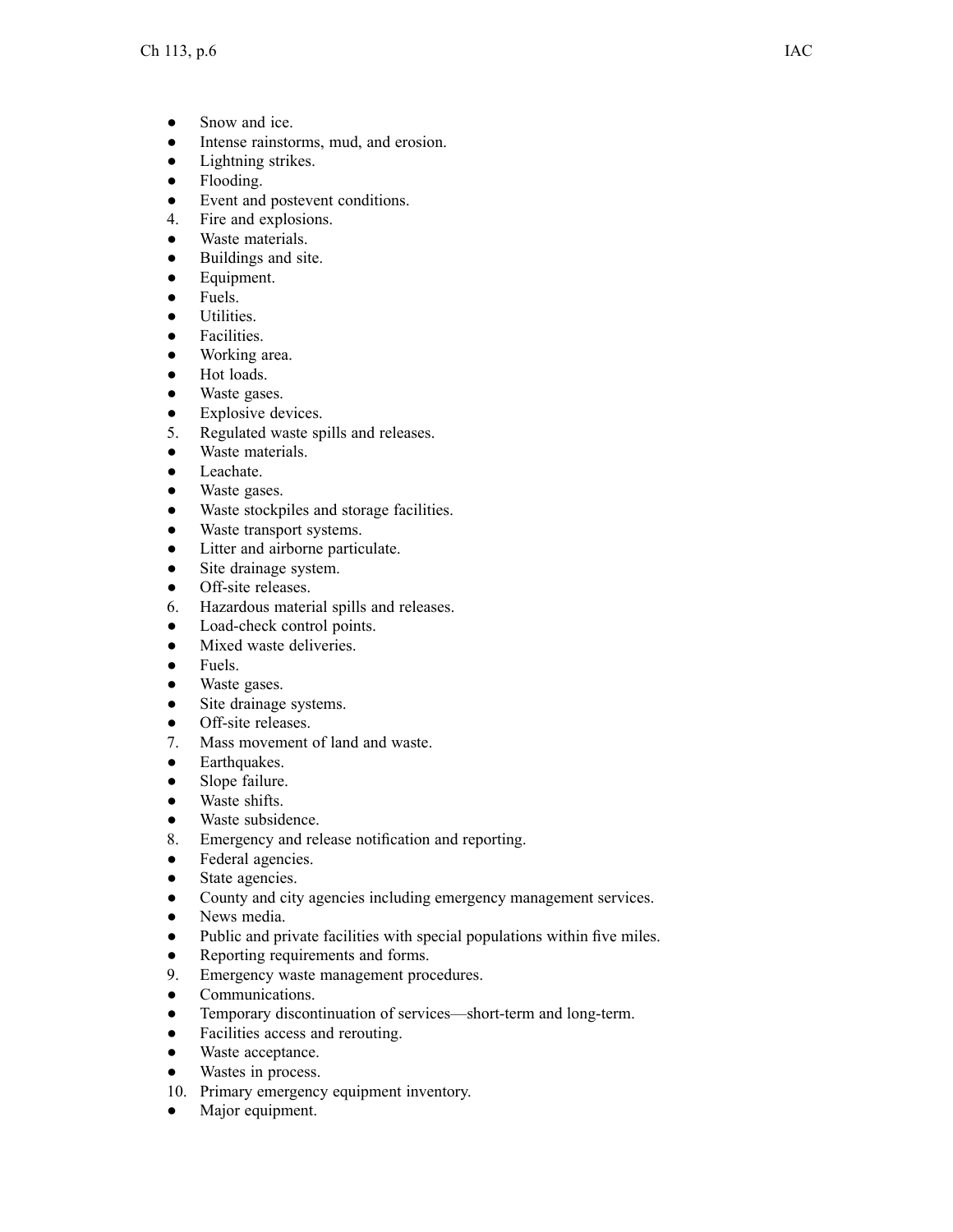- $\bullet$ Fire hydrants and water sources.
- Off-site equipment resources.
- 11. Emergency aid.
- $\bullet$ Responder contacts.
- $\bullet$ Medical services.
- $\bullet$ Contracts and agreements.
- 12. ERRAP training requirements.
- ●Training providers.
- Employee orientation.
- $\bullet$ Annual training updates.
- ●Training completion and record keeping.
- 13. Reference tables, figures and maps.

**113.8(6)** *MSWLF operator certification.* Sanitary landfill operators shall be trained, tested, and certified by <sup>a</sup> department-approved certification program.

*a.* A sanitary landfill operator shall be on duty during all hours of operation of <sup>a</sup> sanitary landfill, consistent with the respective certification.

*b.* To become a certified operator, an individual shall complete a basic operator training course that has been approved by the department or an alternative, equivalent training approved by the department and shall pass <sup>a</sup> departmental examination as specified by this subrule. An operator certified by another state may have reciprocity subject to approval by the department.

*c.* A sanitary landfill operator certification is valid until June 30 of the following even-numbered year.

*d.* The required basic operator training course for <sup>a</sup> certified sanitary landfill operator shall have at least 25 contact hours and shall address the following areas, at <sup>a</sup> minimum:

- (1) Description of types of wastes.
- (2) Interpreting and using engineering plans.
- (3) Construction surveying techniques.
- (4) Waste decomposition processes.
- (5) Geology and hydrology.
- (6) Landfill design.
- (7) Landfill operation.
- (8) Environmental monitoring.
- (9) Applicable laws and regulations.
- (10) Permitting processes.
- (11) Leachate control and treatment.

*e.* Alternate basic operator training must be approved by the department. The applicant shall be responsible for submitting any documentation the department may require to evaluate the equivalency of alternate training.

- *f.* Fees.
- (1) The examination fee for each examination is \$20.

(2) The initial certification fee is \$8 for each one-half year of <sup>a</sup> two-year period from the date of issuance to June 30 of the next even-numbered year.

- (3) The certification renewal is \$24.
- (4) The penalty fee is \$12.
- *g.* Examinations.

(1) The operator certification examinations shall be based on the basic operator training course curriculum.

(2) All individuals wishing to take the examination required to become <sup>a</sup> certified operator of <sup>a</sup> sanitary landfill shall complete the Operator Certification Examination Application, Form 542-1354. A listing of dates and locations of examinations is available from the department upon request. The application form requires the applicant to indicate the basic operator training course taken. Evidence of training course completion must be submitted with the application for certification. The completed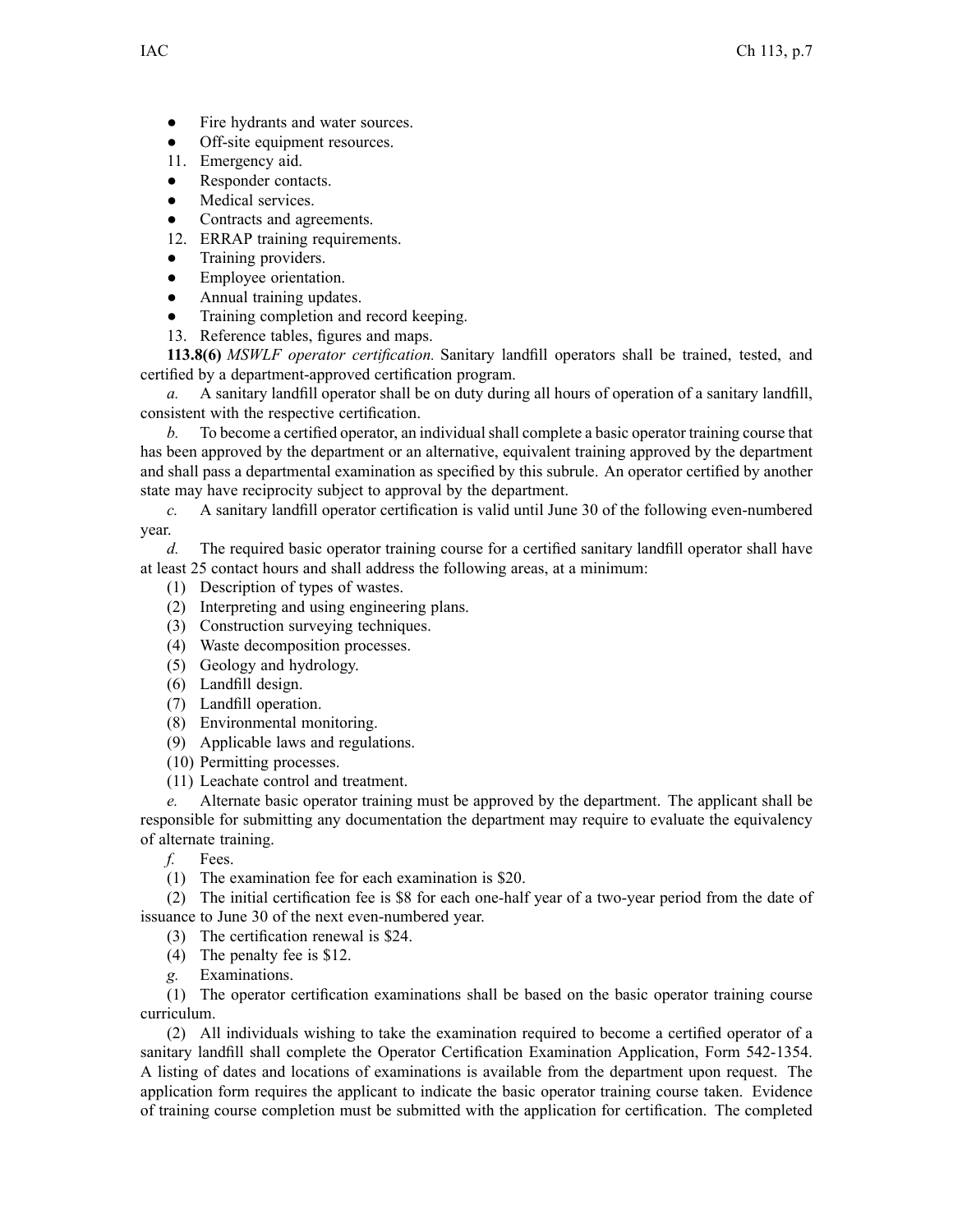application and the application fee shall be sent to the department and addressed to the central office in Des Moines. Application for examination must be received by the department at least 30 days prior to the date of examination.

(3) A properly completed application for examination shall be valid for one year from the date the application is approved by the department.

(4) Upon failure of the first examination, the applicant may be reexamined at the next scheduled examination. Upon failure of the second examination, the applicant shall be required to wait <sup>a</sup> period of 180 days between each subsequent examination.

(5) Upon each reexamination when <sup>a</sup> valid application is on file, the applicant shall submit to the department the examination fee at least ten days prior to the date of examination.

(6) Failure to successfully complete the examination within one year from the date of approval of the application shall invalidate the application.

(7) Completed examinations will be retained by the department for <sup>a</sup> period of one year after which they will be destroyed.

(8) Oral examinations may be given at the discretion of the department.

*h.* Certification.

(1) All operators who passed the operator certification examination by July 1, 1991, are exemp<sup>t</sup> from taking the required operator training course. Beginning July 1, 1991, all operators are required to take the basic operator training course and pass the examination in order to become certified.

(2) Application for certification must be received by the department within 30 days of the date the applicant receives notification of successful completion of the examination. All applications for certification shall be made on <sup>a</sup> form provided by the department and shall be accompanied by the certification fee.

(3) Applications for certification by examination which are received more than 30 days but less than 60 days after notification of successful completion of the examination shall be accompanied by the certification fee and the penalty fee. Applicants who do not apply for certification within 60 days of notice of successful completion of the examination will not be certified on the basis of that examination.

(4) For applicants who have been certified under other state mandatory certification programs, the equivalency of which has been previously reviewed and accepted by the department, certification without examination will be recommended.

(5) For applicants who have been certified under voluntary certification programs in other states, certification will be considered. The applicant must have successfully completed <sup>a</sup> basic operator training course and an examination generally equivalent to the Iowa examination. The department may require the applicant to successfully complete the Iowa examination.

(6) Applicants who seek Iowa certification pursuan<sup>t</sup> to subparagraphs 113.8(6)*"h"*(4) and (5) shall submit an application for examination accompanied by <sup>a</sup> letter requesting certification pursuan<sup>t</sup> to those subparagraphs. Application for certification pursuan<sup>t</sup> to those subparagraphs shall be received by the department in accordance with subparagraphs 113.8(6)*"h"*(2) and (3).

*i.* Renewals. All certificates shall expire every two years, on even-numbered years, and must be renewed every two years to maintain certification. Application and fee are due prior to expiration of certification.

(1) Late application for renewal of <sup>a</sup> certificate may be made, provided that such late application shall be received by the department or postmarked within 30 days of the expiration of the certificate. Such late application shall be on forms provided by the department and accompanied by the penalty fee and the certification renewal fee.

(2) If <sup>a</sup> certificate holder fails to apply for renewal within 30 days following expiration of the certificate, the right to renew the certificate automatically terminates. Certification may be allowed at any time following such termination, provided that the applicant successfully completes an examination. The applicant must then apply for certification in accordance with paragraph 113.8(6)*"h."*

(3) An operator shall not continue to operate <sup>a</sup> sanitary landfill after expiration of <sup>a</sup> certificate without renewal thereof.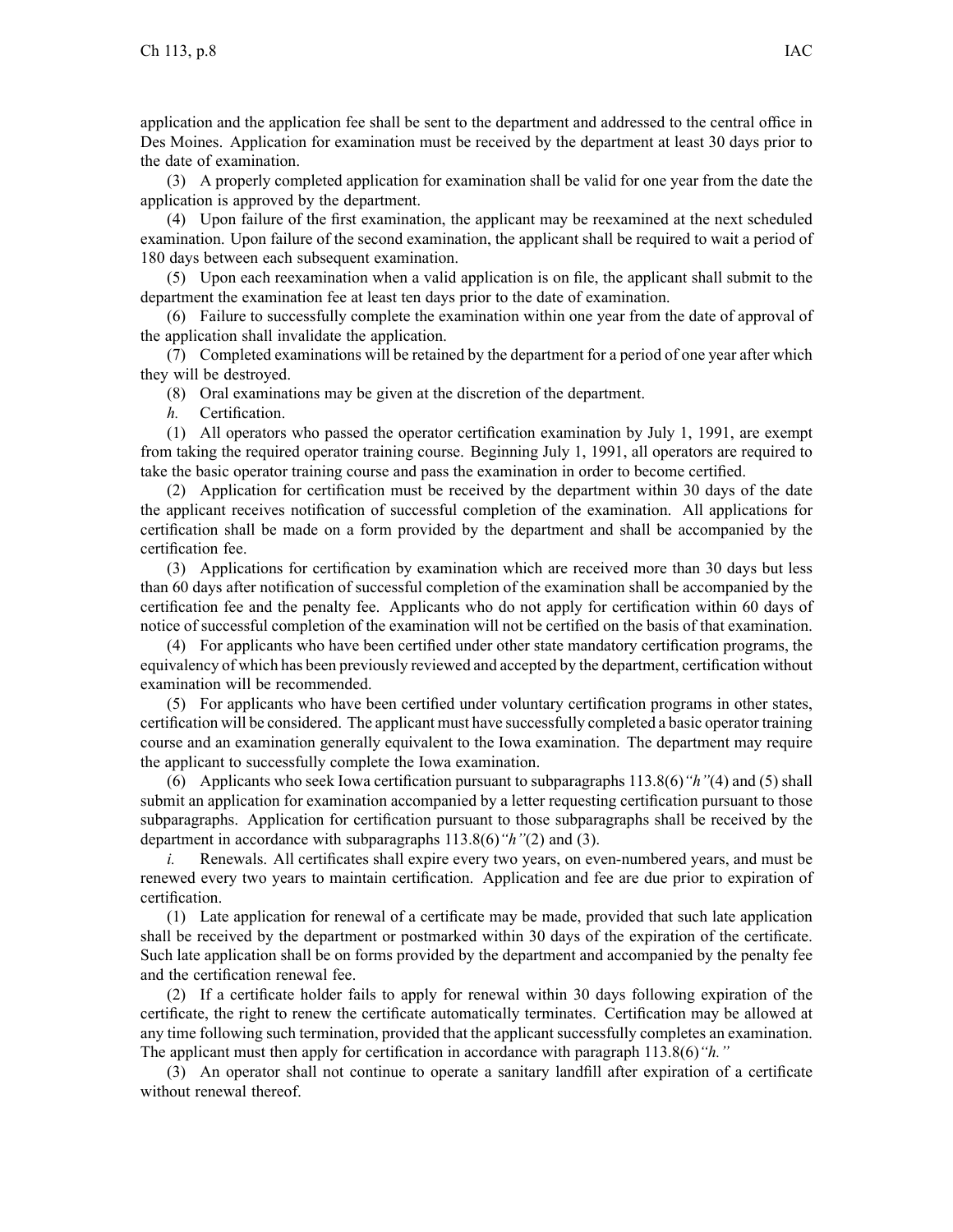(4) Continuing education must be earned during the two-year certification period. All certified operators must earn ten contact hours per certificate during each two-year period. The two-year period will begin upon issuance of certification.

(5) Only those operators fulfilling the continuing education requirements before the end of each two-year period will be allowed to renew their certificates. The certificates of operators not fulfilling the continuing education requirements shall be void upon expiration, unless an extension is granted.

 $(6)$  All activities for which continuing education credit will be granted must be related to the subject matter of the particular certificate to which the credit is being applied.

(7) The department may, in individual cases involving hardship or extenuating circumstances, gran<sup>t</sup> an extension of time of up to three months within which the applicant may fulfill the minimum continuing education requirements. Hardship or extenuating circumstances include documented health-related confinement or other circumstances beyond the control of the certified operator which preven<sup>t</sup> attendance at the required activities. All requests for extensions must be made 60 days prior to expiration of certification.

(8) The certified operator is responsible for notifying the department of the continuing education credits earned during the period. The continuing education credits earned during the period shall be shown on the application for renewal.

(9) A certified operator shall be deemed to have complied with the continuing education requirements of this subrule during periods that the operator serves honorably on active duty in the military service; or for periods that the operator is <sup>a</sup> resident of another state or district having <sup>a</sup> continuing education requirement for operators and meets all the requirements of that state or district for practice there; or for periods that the person is <sup>a</sup> governmen<sup>t</sup> employee working as an operator and is assigned to duty outside the United States; or for other periods of active practice and absence from the state approved by the department.

*j.* Discipline of certified operators.

(1) Disciplinary action may be taken on any of the following grounds:

1. Failure to use reasonable care or judgment or to apply knowledge or ability in performing the duties of <sup>a</sup> certified operator. Duties of certified operators include compliance with rules and permit conditions applicable to landfill operation.

2. Failure to submit required records of operation or other reports required under applicable permits or rules of the department, including failure to submit complete records or reports.

3. Knowingly making any false statement, representation, or certification on any application, record, repor<sup>t</sup> or document required to be maintained or submitted under any applicable permit or rule of the department.

(2) Disciplinary sanctions allowable are:

1. Revocation of <sup>a</sup> certificate.

2. Probation under specified conditions relevant to the specific grounds for disciplinary action. Additional education or training or reexamination may be required as <sup>a</sup> condition of probation.

(3) The procedure for discipline is as follows:

1. The department shall initiate disciplinary action. The commission may direct that the department investigate any alleged factual situation that may be grounds for disciplinary action under subparagraph 113.8(6) "*j*"(1) and report the results of the investigation to the commission.

2. A disciplinary action may be prosecuted by the department.

3. Written notice shall be given to an operator against whom disciplinary action is being considered. The notice shall state the informal and formal procedures available for determining the matter. The operator shall be given 20 days to presen<sup>t</sup> any relevant facts and indicate the operator's position in the matter and to indicate whether informal resolution of the matter may be reached.

4. An operator who receives notice shall communicate verbally, in writing, or in person with the department, and efforts shall be made to clarify the respective positions of the operator and department.

5. The applicant'sfailure to communicate facts and positionsrelevant to the matter by the required date may be considered when determining appropriate disciplinary action.